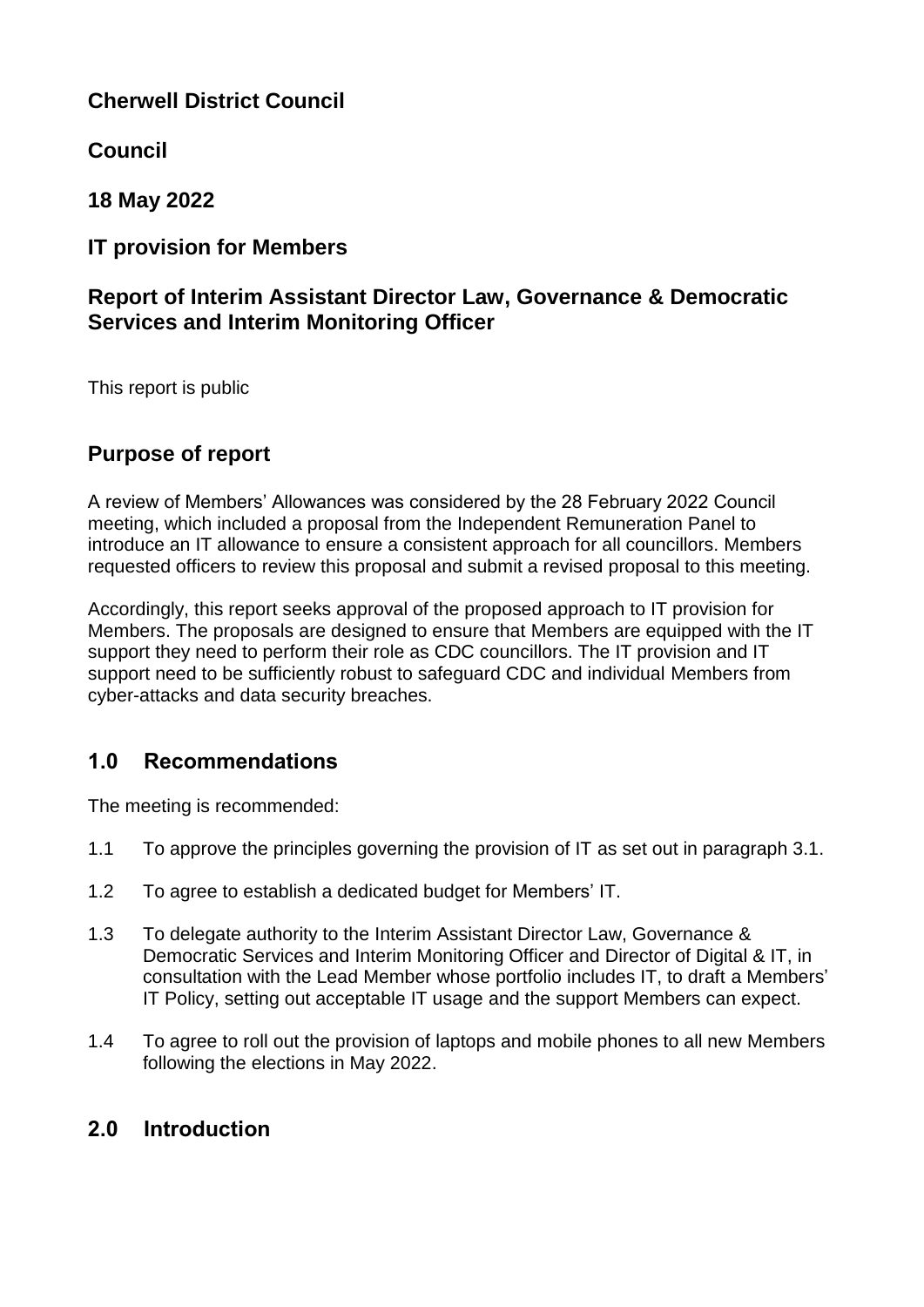- 2.1 The present arrangements for Member IT support are ad-hoc, with some councillors having IT equipment provided by CDC and others not. The level of IT equipment among Members who have it is also not consistent.
- 2.2 In a recent review of Members' allowances, it was considered by the Independent Review Panel (IRP) that there should be a consistent approach to IT provision, and on advice from IT Services, the IRP considered that a £300 allowance would provide a level of consistency.
- 2.3 At Full Council on 28 February 2022, Members received a report on the Members' Allowance Scheme, and asked officers to reconsider the recommendation of the IRP that replaced IT equipment with a one- off allowance of £300 per annum and submit a revised proposal to the May Council meeting.
- 2.4 The IT service, together with Democratic Service leads, have now reviewed the IRP's recommendation, and propose the approach set out below.

## **3.0 Report Details**

- 3.1 In reviewing the IT provision, the guiding principles, which Members are asked to endorse are:
	- i. All Members should have access to a consistent level of IT equipment;
	- ii. The IT support should enable Members to properly carry out their role;
	- iii. IT officer support should be available to ensure the IT equipment runs smoothly, and software is updated on a regular basis;
	- iv. CDC and Members individually should be protected against the risk of cyber attack, malware being brough into CDC systems and from data security breaches;
	- v. IT support should be complimentary to the Council's other policies on cyber security, data security and climate change;
	- vi. Members should have the same level of IT flexibility as officers.
- 3.2 As part of the package of support for Members to perform their role, IT support is key. Members need access to email, calendar, Teams and access to both the mod.gov app for publicly available papers and for relevant committees, restricted papers.
- 3.3 Members should also have access to the currently under-utilised Members' Portal, which operates as a 'one stop shop' of on-line member support. The portal has a wealth of useful data on it, such as links to past training materials, links to the LGA's guidance, induction documents, the Constitution and so on. It acts as a Members' intranet.
- 3.3 In order to ensure the principles at 3.1 are met, it is proposed that all Members are provided with a CDC laptop, with the applications set out in paragraph 3.2 preloaded. A mobile phone will also be provided to those Members who wish to have a CDC mobile phone, with access to the above applications. CDC provided laptops will enable Members to fully carry out their role as a CDC councillor and Members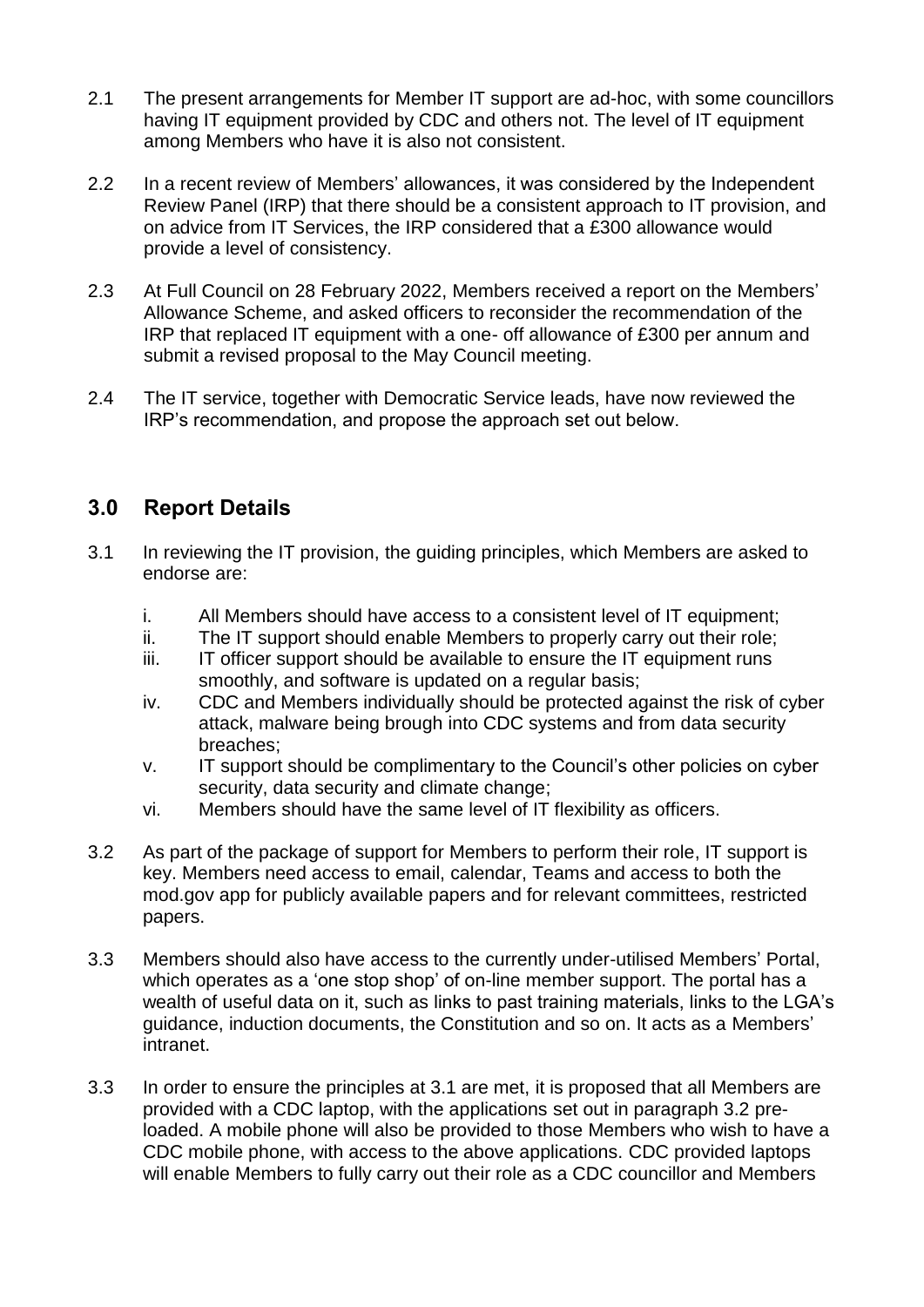will be encouraged to use these devices for CDC work, as they have the appropriate levels of cyber security software installed and provide a high level of protection against cyber attacks.

- 3.4 Members may have personal devices or devices from other public organisations. If Members wish to use those devices to check emails, they may do so, but those devices will not have the mod.gov restricted app or the Members' portal installed, nor can CDC IT provide any support in the event CDC applications do not function on those devices. These limitations need to be borne in mind when using non CDC equipment. A Members' IT policy will be drafted, setting out the risks and implications of using non CDC devices, so that Members are fully aware of the implications.
- 3.5 Dual-hatted Members (councillors who are both a Cherwell District Council and Oxfordshire County Council (OCC) councillor) may already have OCC laptops which they use for CDC work. As the two organisations de-couple, the need for separation of data sharing will become very important and in order to safeguard confidential and sensitive information, Members should ensure that they only use CDC equipment to access CDC officers and data. It will be for OCC to determine what OCC Members can access on OCC devices.

## **4.0 Conclusion and Reasons for Recommendations**

- 4.1 At the 28 February 2022 Full Council meeting, Members received a report on the Members' Allowance Scheme, and asked officers to reconsider the recommendation of the Panel that replaced the provision of IT equipment with a one- off allowance of £300 per annum.
- 4.2 The IT service, together with Democratic Service leads, have now reviewed the IRP's recommendation, and consider that the approach set out in the report, including the guiding principles, ensure an open, transparent approach to enable Members to fulfil their roles whilst ensuring the council is protected from the risk of cyber attack.

### **5.0 Consultation**

Director of Digital and IT Head of IT Services Governance and Elections Manager Corporate Leadership team Executive

## **6.0 Alternative Options and Reasons for Rejection**

6.1 The following alternative options have been identified and rejected for the reasons as set out below.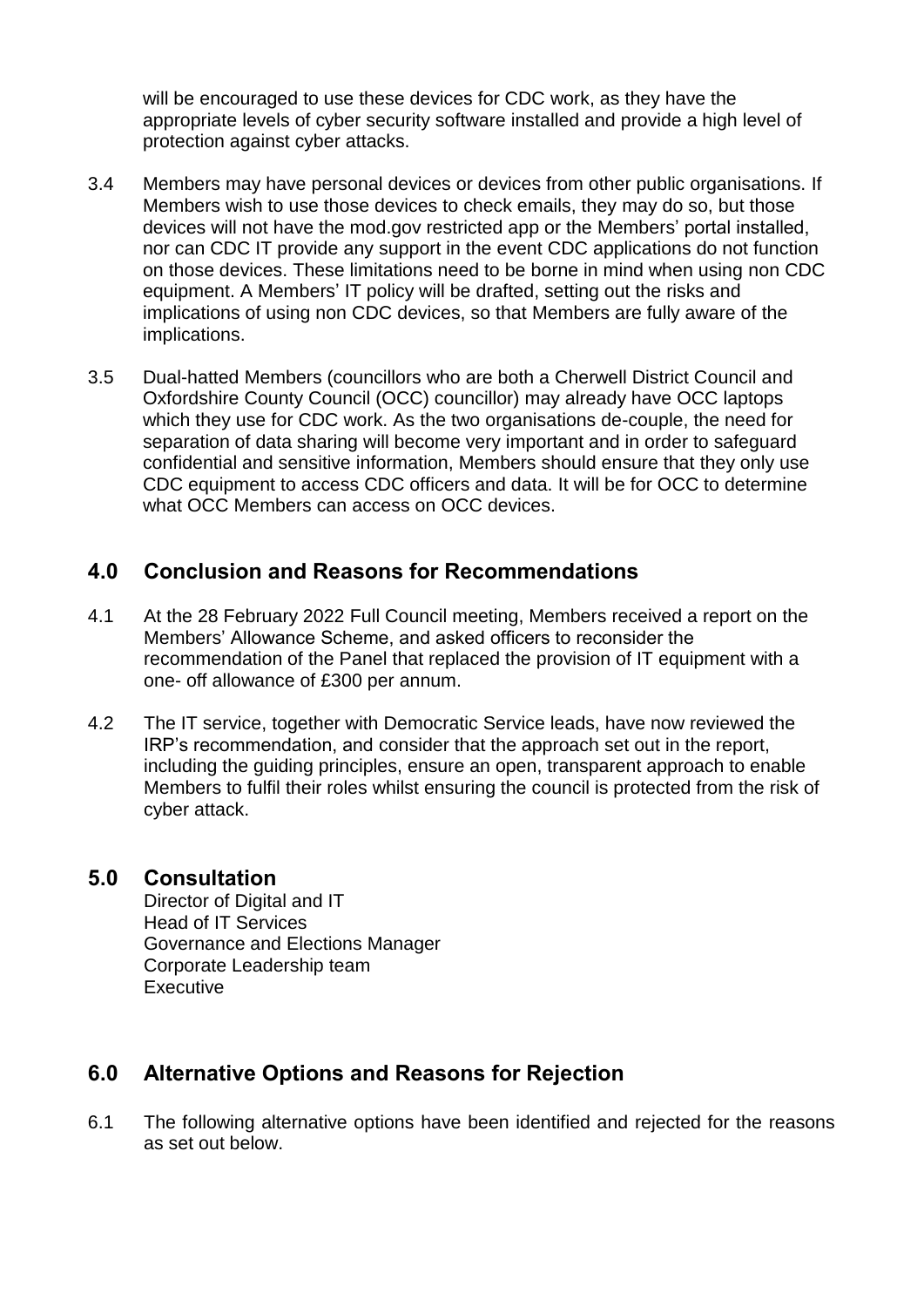Option 1: To continue with the current arrangements. This is not recommended as the current approach is inconsistent and ad-hoc meaning Members do not receive the same level of IT provision and support.

Option 2: To adopt the recommendation of the Panel to introduce a £300 allowance. This is not recommended as the use of personal devices increases the risk of cyber attack as no consistent cyber security software would be applied.

### **7.0 Implications**

### **Financial and Resource Implications**

- 7.1 There will be a one-off capital cost of £28000 for laptops, assuming all Members will require a laptop and £169 for a mobile phone, together with a licence fee of £65 per phone.
- 7.2 There is currently no specific Members' IT budget in existence and it is proposed that one is created, to be funded from reserves.

Comments checked by: Michael Furness, Assistant Director of Finance, 01295 221845 [michael.furness@cherwell-dc.gov.uk](mailto:michael.furness@cherwell-dc.gov.uk)

#### **Legal Implications**

7.2 The Council has an obligation to adhere to the requirements of the Data Protection Act. The recommended proposal improves data security arrangements.

Comments checked by:

Shahin Ismail, Interim Assistant Director Law, Governance & Democratic Services & Monitoring Officer, [Shahin.ismail@cherwell-dc.gov.uk](mailto:Shahin.ismail@cherwell-dc.gov.uk)

### **Risk Implications**

7.3 There are risks associated with the use of IT equipment and the extensive damage that can be cause by misuse or breaches of data security. This proposal aims to ensure appropriate access to, and use of the council's IT equipment to help mitigate the risk of harm to individuals, the council's reputation, potential legal action and/or fines, inappropriate use of council resources, viruses and other malicious software, and service disruption. Also, these risks will be accordingly managed as part of the council's risk management strategy.

Comments checked by: Celia Prado-Teeling, Interim Assistant Director – Customer Focus, 01295 221556 [Celia.Prado-Teeling@cherwell-dc.gov.uk](mailto:Celia.Prado-Teeling@cherwell-dc.gov.uk)

#### **Equalities and Inclusion Implications**

7.4 The proposal ensures that there is a consistent and transparent approach to IT provision and support for all Members.